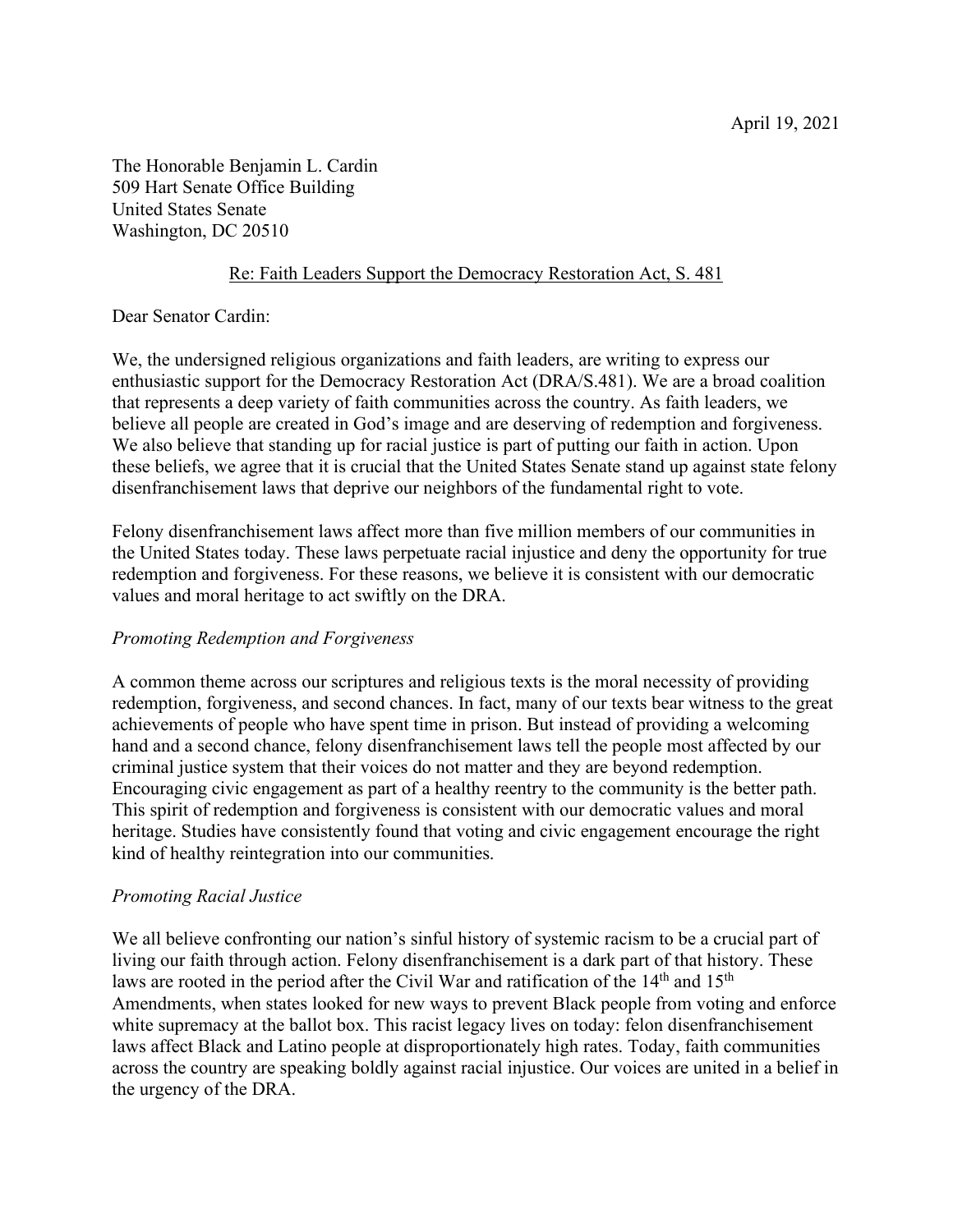As faith leaders, we believe that no human is as bad as the worst thing they have done, and that all people are deserving of mercy and second chances. The DRA would undo a policy with a racist history and provide a crucial second chance by ending disenfranchisement in federal elections for people who have returned to their communities. Thank you so much for your continuing advocacy on this issue and sponsorship of the DRA for the past ten years. We look forward to working with you to get it passed.

Sincerely,

### **Organizations**

| <b>African American Ministers in Action</b>                                     |
|---------------------------------------------------------------------------------|
| Allendale United Methodist Church, St. Petersburg, FL                           |
| <b>American Friends Service Committee</b>                                       |
| <b>Arizona Faith Network</b>                                                    |
| <b>Bend the Arc: Jewish Action</b>                                              |
| <b>Bread for the World</b>                                                      |
| <b>Children of the Kingdom</b>                                                  |
| <b>Church World Service</b>                                                     |
| <b>Congregation of Our Lady of Charity of the Good Shepherd, U.S. Provinces</b> |
| <b>DC Dorothy Day Catholic Workers</b>                                          |
| <b>The Episcopal Church</b>                                                     |
| <b>Faith in Action</b>                                                          |
| <b>Faith in Action East Bay</b>                                                 |
| <b>Faith in Public Life Action</b>                                              |
| <b>Faith in Texas</b>                                                           |
| <b>The Festival Center</b>                                                      |
| <b>Franciscan Action Network</b>                                                |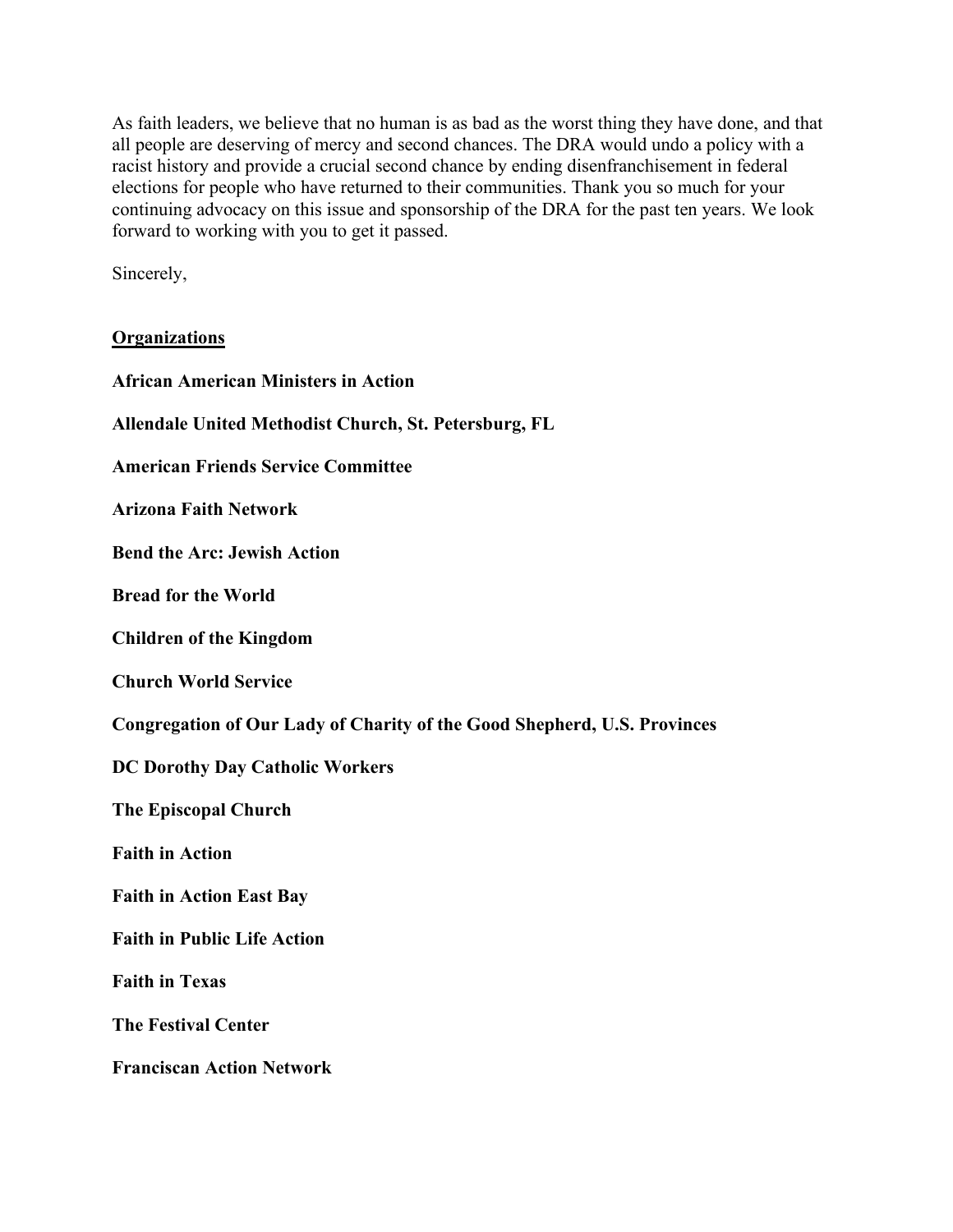**Friends Committee on National Legislation The Jewish Center for Justice Leadership Conference of Women Religious Masjid Muhammad, The Nation's Mosque Missouri Faith Voices National Advocacy Center of the Sisters of the Good Shepherd National Council of Churches of Christ in the USA (NCC) National Council of Jewish Women NETWORK Lobby for Catholic Social Justice New Moral Majority Presbyterian Church (USA) Office of Public Witness / United Nations Sisters of Mercy of the Americas Justice Team Tzedek Association Union for Reform Judaism Unitarian Universalist Association Unitarian Universalists for Social Justice United Church of Christ Justice and Local Church Ministries The United Methodist Church – General Board of Church and Society Wisconsin Faith Voices for Justice**

#### **Individuals**

**Rev. Jennifer Butler** CEO, Faith in Public Life Action

**Marie Dennis** Senior Advisor, Pax Christi International